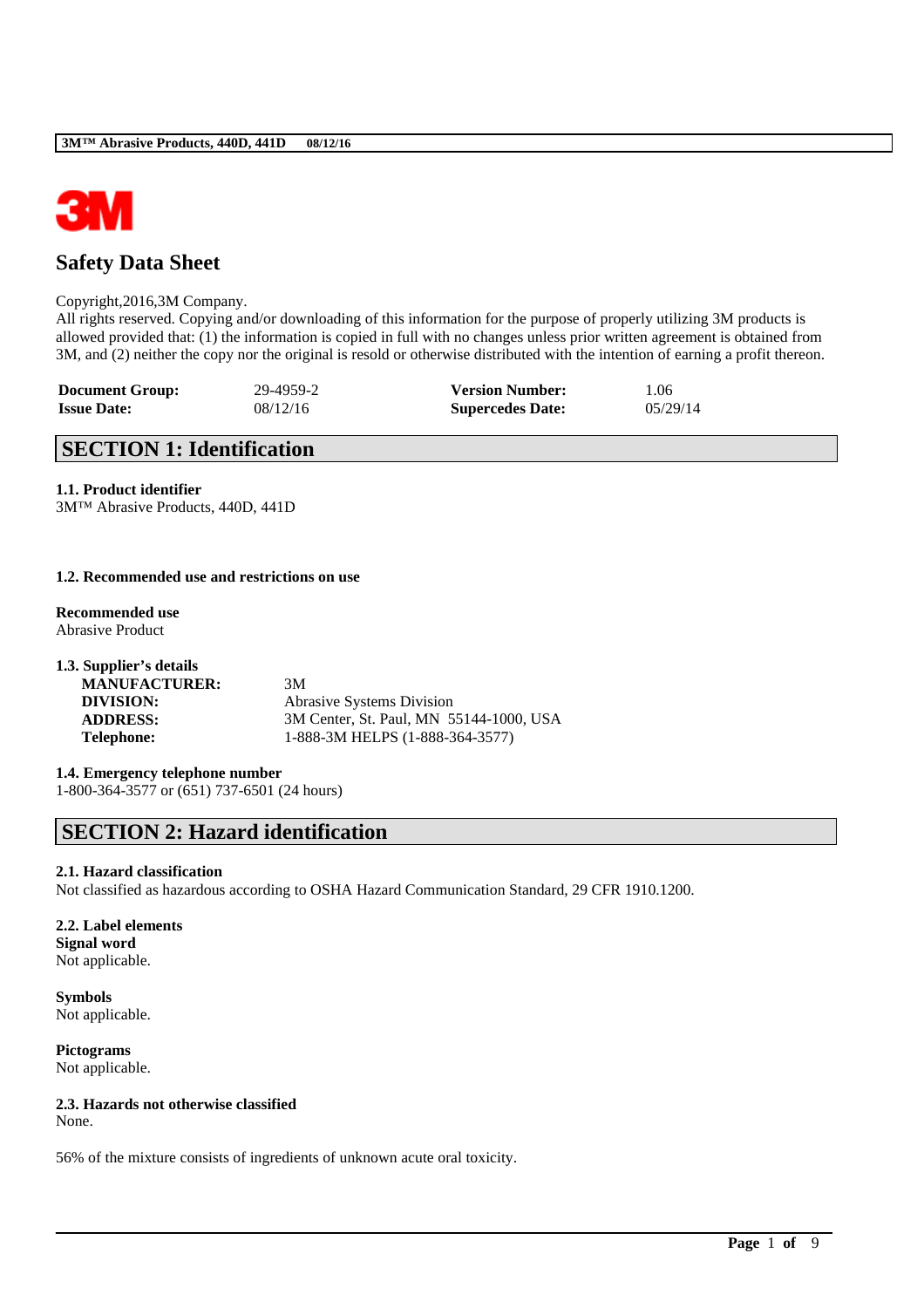## **SECTION 3: Composition/information on ingredients**

| Ingredient               | C.A.S. No.     | $\%$ by Wt    |
|--------------------------|----------------|---------------|
| Silicon Carbide Mineral  | $409 - 21 - 2$ | $10 - 40$     |
| Filler                   | 1317-65-3      | $0 - 25$      |
| Quartz Silica            | 14808-60-7     | $0.03 - 0.75$ |
| <b>Cured Resin</b>       | Mixture        | $10 - 50$     |
| Cloth Backing            | Mixture        | $10 - 60$     |
| <b>Attachment Button</b> | Mixture        | $0 - 10$      |

## **SECTION 4: First aid measures**

## **4.1. Description of first aid measures**

#### **Inhalation:**

Remove person to fresh air. If you feel unwell, get medical attention.

### **Skin Contact:**

Wash with soap and water. If signs/symptoms develop, get medical attention.

### **Eye Contact:**

Flush with large amounts of water. Remove contact lenses if easy to do. Continue rinsing. If signs/symptoms persist, get medical attention.

## **If Swallowed:**

No need for first aid is anticipated.

## **4.2. Most important symptoms and effects, both acute and delayed**

See Section 11.1. Information on toxicological effects.

## **4.3. Indication of any immediate medical attention and special treatment required**

Not applicable

## **SECTION 5: Fire-fighting measures**

## **5.1. Suitable extinguishing media**

In case of fire: Use a fire fighting agent suitable for ordinary combustible material such as water or foam to extinguish.

\_\_\_\_\_\_\_\_\_\_\_\_\_\_\_\_\_\_\_\_\_\_\_\_\_\_\_\_\_\_\_\_\_\_\_\_\_\_\_\_\_\_\_\_\_\_\_\_\_\_\_\_\_\_\_\_\_\_\_\_\_\_\_\_\_\_\_\_\_\_\_\_\_\_\_\_\_\_\_\_\_\_\_\_\_\_\_\_\_\_

## **5.2. Special hazards arising from the substance or mixture**

None inherent in this product.

## **Hazardous Decomposition or By-Products**

**Substance Condition**

Carbon monoxide During Combustion Carbon dioxide During Combustion

## **5.3. Special protective actions for fire-fighters**

No special protective actions for fire-fighters are anticipated.

## **SECTION 6: Accidental release measures**

**6.1. Personal precautions, protective equipment and emergency procedures**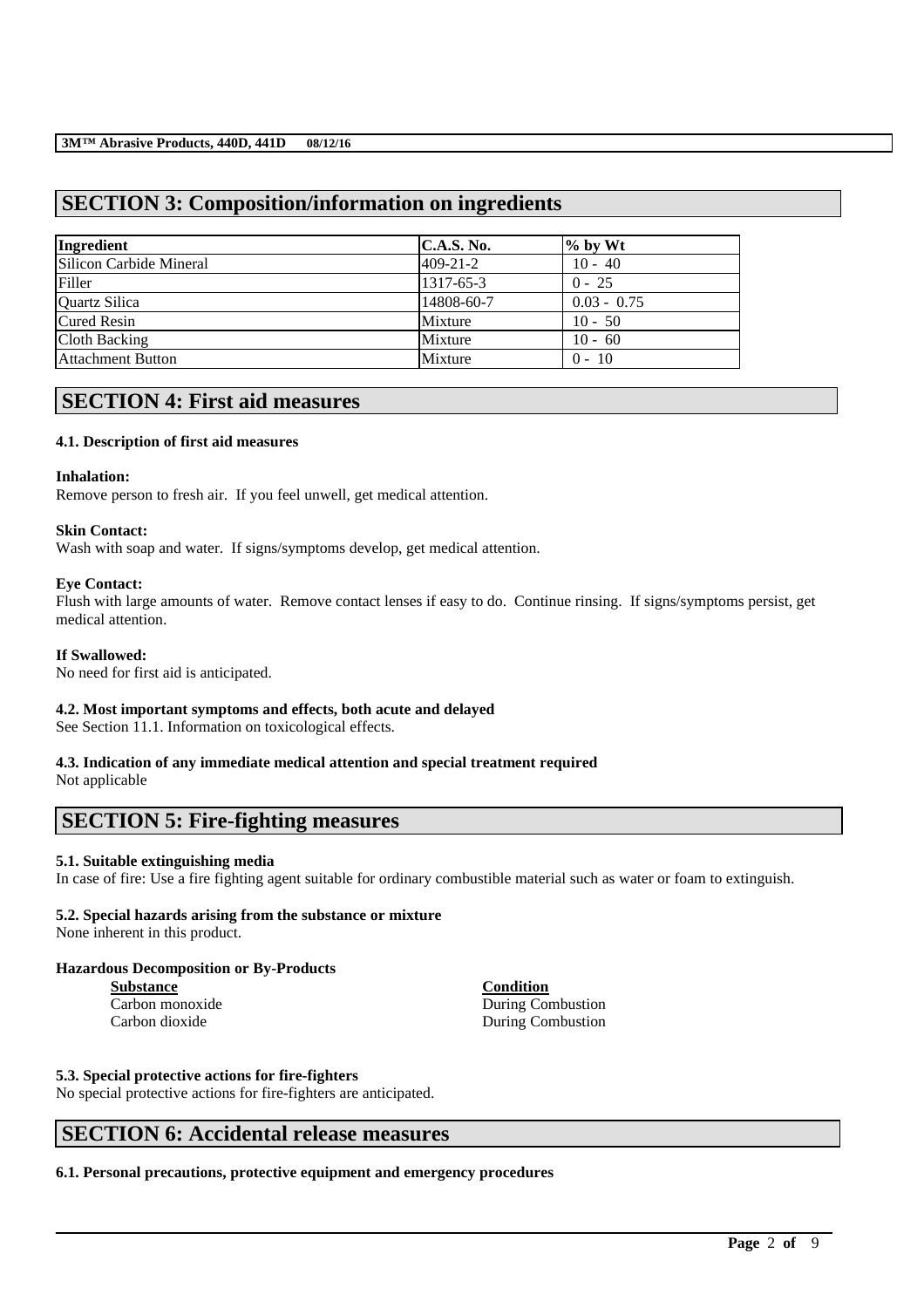Observe precautions from other sections.

#### **6.2. Environmental precautions**

Not applicable.

**6.3. Methods and material for containment and cleaning up** Not applicable.

## **SECTION 7: Handling and storage**

### **7.1. Precautions for safe handling**

For industrial or professional use only. Avoid breathing of dust created by sanding, grinding or machining. Damaged product can break apart during use and cause serious injury to face or eyes. Check product for damage such as cracks or nicks prior to use. Replace if damaged. Always wear eye and face protection when working at sanding or grinding operations or when near such operations. Combustible dust may form by action of this product on another material (substrate). Dust generated from the substrate during use of this product may be explosive if in sufficient concentration with an ignition source. Dust deposits should not be allowed to accumulate on surfaces because of the potential for secondary explosions.

### **7.2. Conditions for safe storage including any incompatibilities**

No special storage requirements.

## **SECTION 8: Exposure controls/personal protection**

#### **8.1. Control parameters**

#### **Occupational exposure limits**

If a component is disclosed in section 3 but does not appear in the table below, an occupational exposure limit is not available for the component.

| Ingredient              | <b>C.A.S. No.</b> | Agency       | Limit type                    | <b>Additional Comments</b> |
|-------------------------|-------------------|--------------|-------------------------------|----------------------------|
| Filler                  | 1317-65-3         | <b>OSHA</b>  | TWA(as total dust):15         |                            |
|                         |                   |              | $mg/m3$ ; TWA $(r$ espirable  |                            |
|                         |                   |              | fraction): $5 \text{ mg/m}$ 3 |                            |
| Quartz Silica           | 14808-60-7        | <b>ACGIH</b> | TWA(respirable                | A2: Suspected human        |
|                         |                   |              | fraction): $0.025$ mg/m3      | carcin.                    |
| Quartz Silica           | 14808-60-7        | <b>OSHA</b>  | TWA concentration (as total   |                            |
|                         |                   |              | dust): $0.3$ mg/m3;TWA        |                            |
|                         |                   |              | concentration(respirable):0.1 |                            |
|                         |                   |              | $mg/m3(2.4$ millions of       |                            |
|                         |                   |              | particles/cu. ft.)            |                            |
| Silicon Carbide Mineral | $409 - 21 - 2$    | <b>OSHA</b>  | TWA(as total dust):15         |                            |
|                         |                   |              | $mg/m3$ ; TWA $(r$ espirable  |                            |
|                         |                   |              | fraction): $5 \text{ mg/m}$ 3 |                            |

ACGIH : American Conference of Governmental Industrial Hygienists

AIHA : American Industrial Hygiene Association

CMRG : Chemical Manufacturer's Recommended Guidelines

OSHA : United States Department of Labor - Occupational Safety and Health Administration

TWA: Time-Weighted-Average

STEL: Short Term Exposure Limit

CEIL: Ceiling

#### **8.2. Exposure controls**

#### **8.2.1. Engineering controls**

Provide appropriate local exhaust ventilation for sanding, grinding or machining. Use general dilution ventilation and/or local exhaust ventilation to control airborne exposures to below relevant Exposure Limits and/or control dust/fume/gas/mist/vapors/spray. If ventilation is not adequate, use respiratory protection equipment. Provide local exhaust at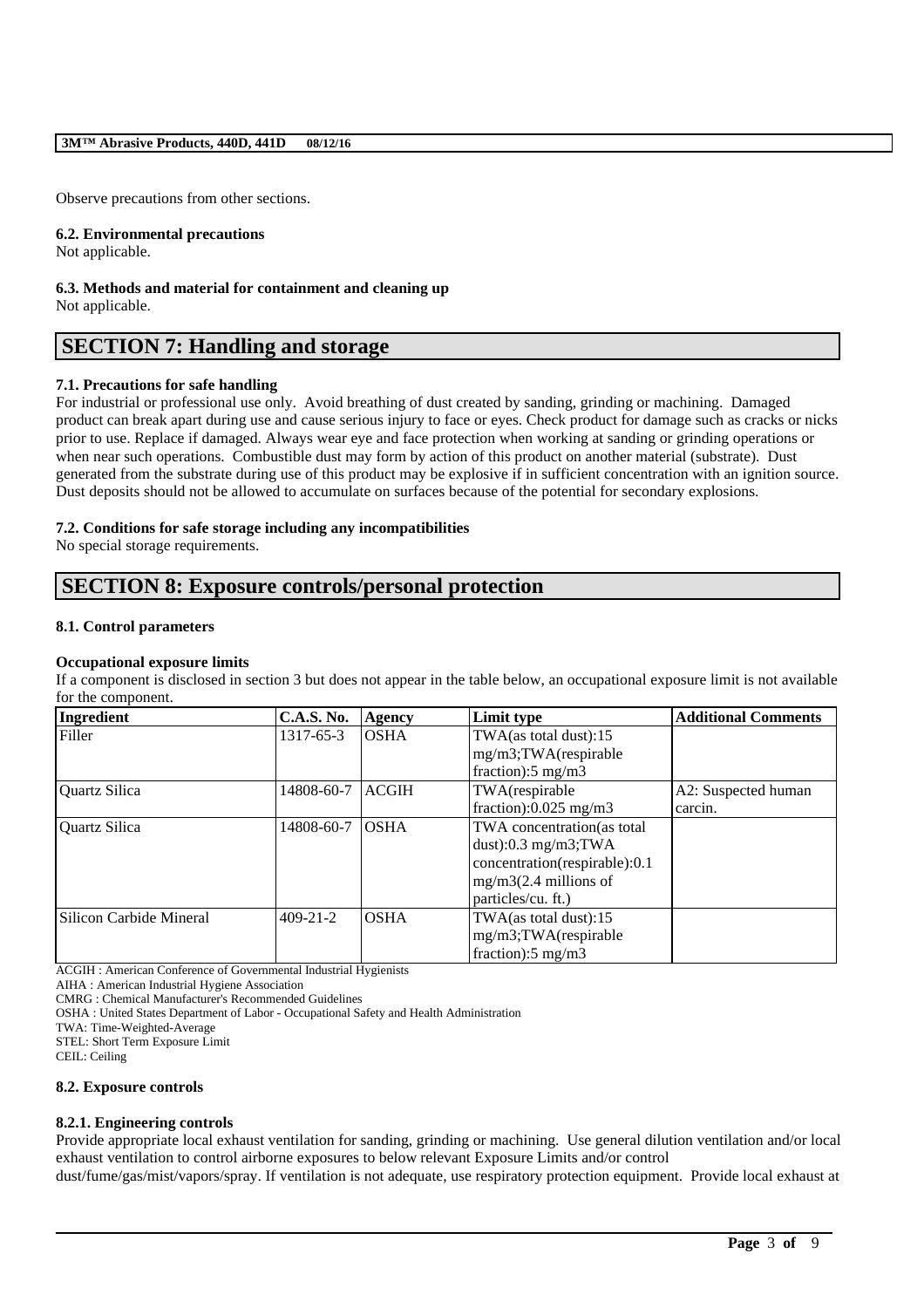process emission sources to control exposure near the source and to prevent the escape of dust into the work area. Ensure that dust-handling systems (such as exhaust ducts, dust collectors, vessels, and processing equipment) are designed in a manner to prevent the escape of dust into the work area (i.e., there is no leakage from the equipment).

### **8.2.2. Personal protective equipment (PPE)**

### **Eye/face protection**

To minimize the risk of injury to face and eyes, always wear eye and face protection when working at sanding or grinding operations or when near such operations. Select and use eye/face protection to prevent contact based on the results of an exposure assessment. The following eye/face protection(s) are recommended: Safety Glasses with side shields

#### **Skin/hand protection**

Wear appropriate gloves to minimize risk of injury to skin from contact with dust or physical abrasion from grinding or sanding.

#### **Respiratory protection**

Assess exposure concentrations of all materials involved in the work process. Consider material being abraded when determining the appropriate respiratory protection. Select and use appropriate respirators to prevent inhalation overexposure. An exposure assessment may be needed to decide if a respirator is required. If a respirator is needed, use respirators as part of a full respiratory protection program. Based on the results of the exposure assessment, select from the following respirator type(s) to reduce inhalation exposure:

\_\_\_\_\_\_\_\_\_\_\_\_\_\_\_\_\_\_\_\_\_\_\_\_\_\_\_\_\_\_\_\_\_\_\_\_\_\_\_\_\_\_\_\_\_\_\_\_\_\_\_\_\_\_\_\_\_\_\_\_\_\_\_\_\_\_\_\_\_\_\_\_\_\_\_\_\_\_\_\_\_\_\_\_\_\_\_\_\_\_

Half facepiece or full facepiece air-purifying respirator suitable for particulates

For questions about suitability for a specific application, consult with your respirator manufacturer.

## **SECTION 9: Physical and chemical properties**

#### **9.1. Information on basic physical and chemical properties**

| <b>General Physical Form:</b>                 | Solid                  |
|-----------------------------------------------|------------------------|
| Odor, Color, Grade:                           | Solid Abrasive Product |
| Odor threshold                                | Not Applicable         |
| pН                                            | Not Applicable         |
| <b>Melting point</b>                          | Not Applicable         |
| <b>Boiling Point</b>                          | Not Applicable         |
| <b>Flash Point</b>                            | Not Applicable         |
| <b>Evaporation rate</b>                       | Not Applicable         |
| Flammability (solid, gas)                     | Not Classified         |
| <b>Flammable Limits(LEL)</b>                  | Not Applicable         |
| <b>Flammable Limits(UEL)</b>                  | Not Applicable         |
| <b>Vapor Pressure</b>                         | Not Applicable         |
| <b>Vapor Density</b>                          | Not Applicable         |
| <b>Specific Gravity</b>                       | Not Applicable         |
| <b>Solubility In Water</b>                    | Not Applicable         |
| Solubility- non-water                         | Not Applicable         |
| <b>Partition coefficient: n-octanol/water</b> | Not Applicable         |
| <b>Autoignition temperature</b>               | Not Applicable         |
| <b>Decomposition temperature</b>              | Not Applicable         |
| <b>Viscosity</b>                              | Not Applicable         |
|                                               |                        |

## **SECTION 10: Stability and reactivity**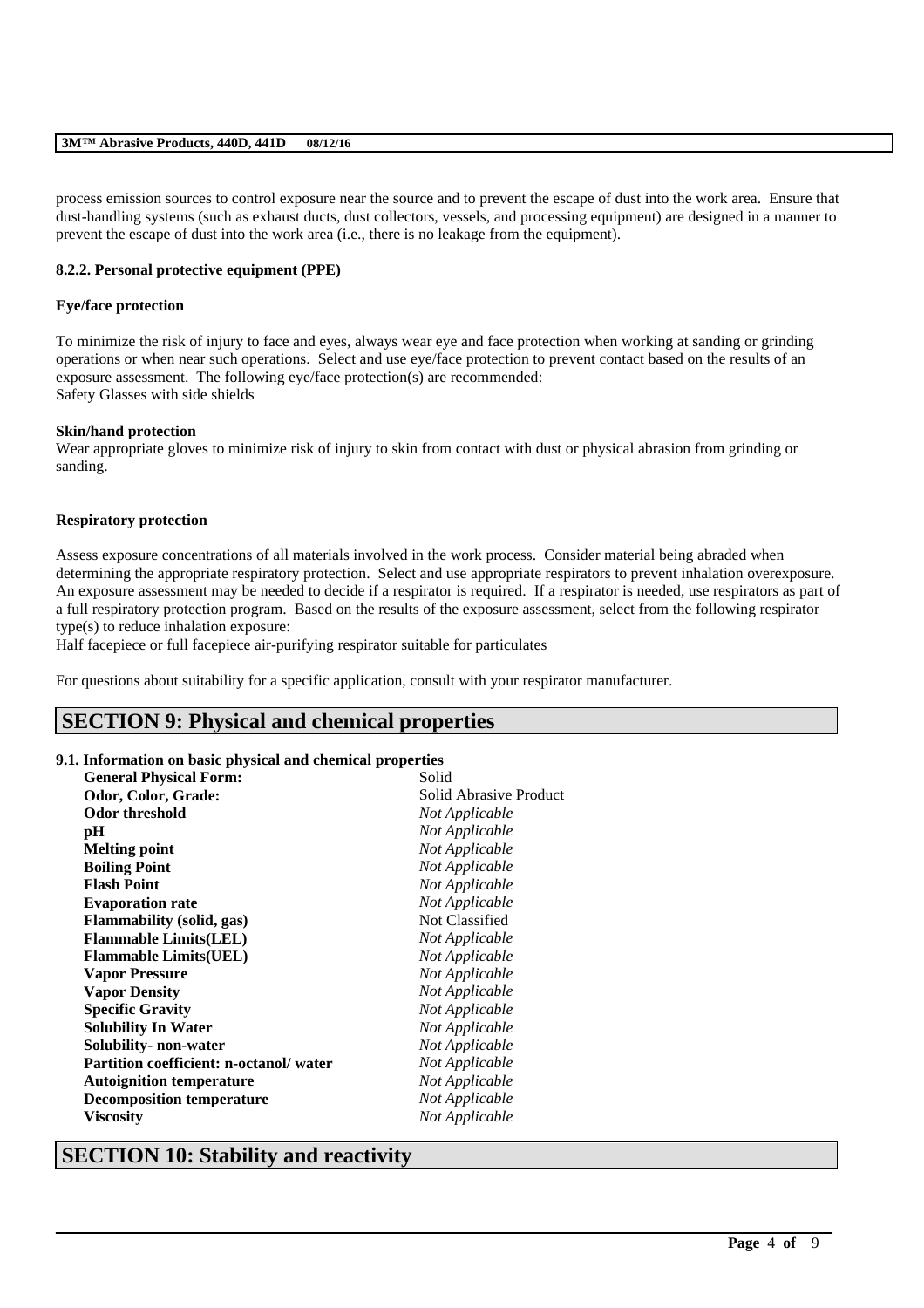### **10.1. Reactivity**

This material is considered to be non reactive under normal use conditions.

## **10.2. Chemical stability**

Stable.

## **10.3. Possibility of hazardous reactions**

Hazardous polymerization will not occur.

#### **10.4. Conditions to avoid** None known.

**10.5. Incompatible materials** None known.

#### **10.6. Hazardous decomposition products Substance Condition**

None known.

Refer to section 5.2 for hazardous decomposition products during combustion.

## **SECTION 11: Toxicological information**

**The information below may not be consistent with the material classification in Section 2 if specific ingredient classifications are mandated by a competent authority. In addition, toxicological data on ingredients may not be reflected in the material classification and/or the signs and symptoms of exposure, because an ingredient may be present below the threshold for labeling, an ingredient may not be available for exposure, or the data may not be relevant to the material as a whole.**

**11.1. Information on Toxicological effects**

**Signs and Symptoms of Exposure**

#### **Based on test data and/or information on the components, this material may produce the following health effects:**

## **Inhalation:**

Dust from grinding, sanding or machining may cause irritation of the respiratory system. Signs/symptoms may include cough, sneezing, nasal discharge, headache, hoarseness, and nose and throat pain.

#### **Skin Contact:**

Mechanical Skin irritation: Signs/symptoms may include abrasion, redness, pain, and itching.

#### **Eye Contact:**

Mechanical eye irritation: Signs/symptoms may include pain, redness, tearing and corneal abrasion.

Dust created by grinding, sanding, or machining may cause eye irritation. Signs/symptoms may include redness, swelling, pain, tearing, and blurred or hazy vision.

### **Ingestion:**

No known health effects.

#### **Carcinogenicity:**

| Ingredient | . VU. | Class<br>uption-<br>Descr<br>. . | tion. |
|------------|-------|----------------------------------|-------|
|            |       |                                  |       |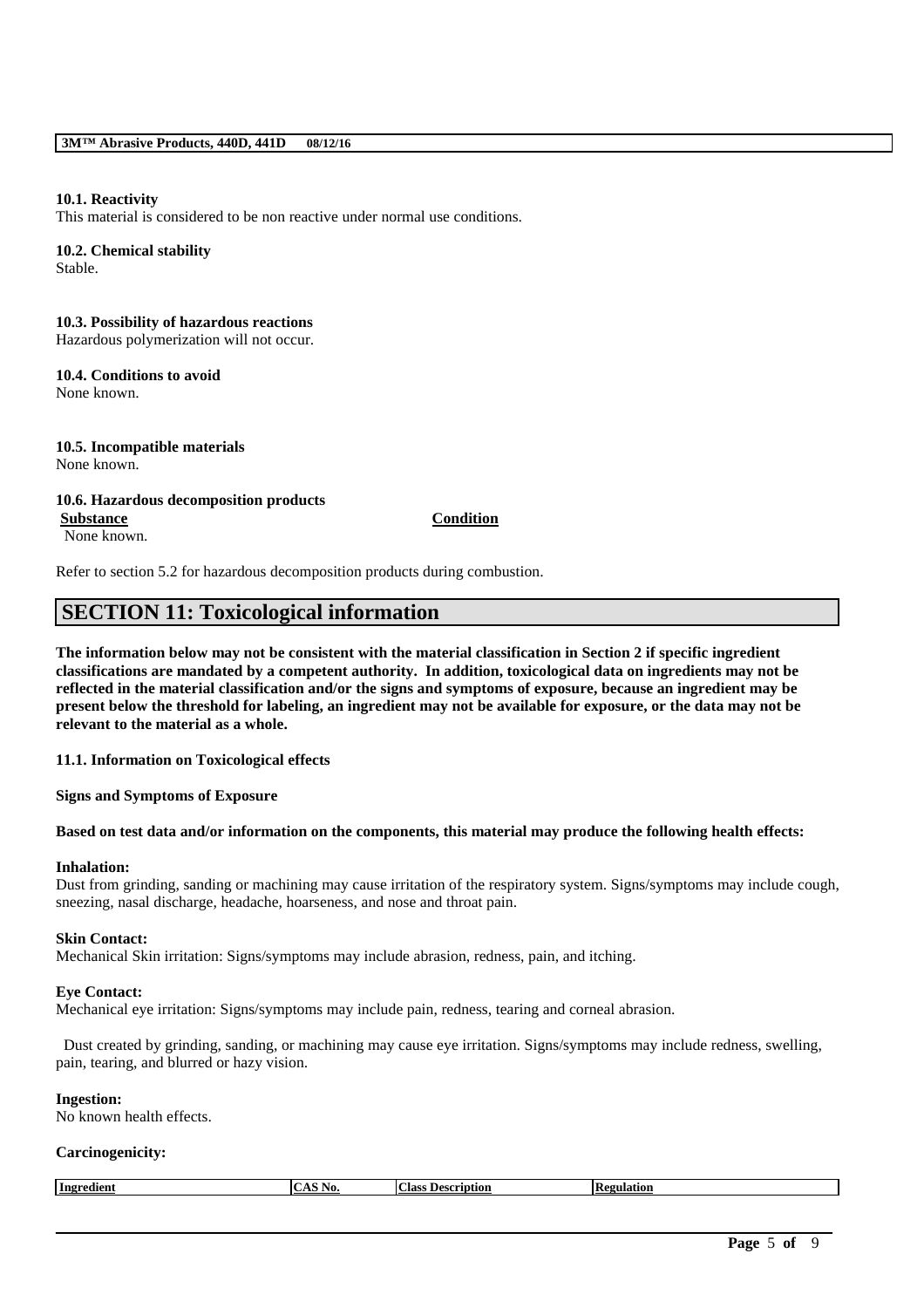| <b>SILIC</b><br>. I R<br>ESF | 14808<br>$5 - 60 - 7$  | Known human<br>carcinogen             | National<br><b>Foxicology</b><br>Carcinogens<br>Program                      |
|------------------------------|------------------------|---------------------------------------|------------------------------------------------------------------------------|
| <b>Ouartz Silica</b>         | 14808<br>. .<br>$-60-$ | humans<br>arcinogenic<br>10<br>$\sim$ | <b>International</b><br>Cancer<br>Agency<br><sub>on</sub><br>Research<br>tor |

#### **Additional Information:**

This document covers only the 3M product. For complete assessment, when determining the degree of hazard, the material being abraded must also be considered.

This product contains quartz silica. Quartz silica is a form of crystalline silica. Occupational exposure to inhaled crystalline silica has been associated with silicosis and lung cancer. No exposure to crystalline silica is expected during the normal handling and use of this product. Crystalline silica was not detected when air sampling was conducted during simulated use of similar products containing crystalline silica. Therefore, the health effects associated with crystalline silica are not expected during normal use of this product.

#### **Toxicological Data**

If a component is disclosed in section 3 but does not appear in a table below, either no data are available for that endpoint or the data are not sufficient for classification.

#### **Acute Toxicity**

| <b>Name</b>             | Route       | <b>Species</b> | <b>Value</b>                                      |
|-------------------------|-------------|----------------|---------------------------------------------------|
| Overall product         | Ingestion   |                | No data available; calculated $ATE > 5,000$ mg/kg |
| Silicon Carbide Mineral | Dermal      | Rat            | $LD50 > 2,000$ mg/kg                              |
| Silicon Carbide Mineral | Ingestion   | Rat            | $LD50 > 2,000$ mg/kg                              |
| Filler                  | Dermal      | Rat            | $LD50 > 2,000$ mg/kg                              |
| Filler                  | Inhalation- | Rat            | LC50 $3$ mg/l                                     |
|                         | Dust/Mist   |                |                                                   |
|                         | (4 hours)   |                |                                                   |
| Filler                  | Ingestion   | Rat            | LD50 $6,450$ mg/kg                                |
| <b>Ouartz Silica</b>    | Dermal      |                | LD50 estimated to be $> 5,000$ mg/kg              |
| <b>Ouartz Silica</b>    | Ingestion   |                | LD50 estimated to be $> 5,000$ mg/kg              |

 $ATE = acute toxicity estimate$ 

#### **Skin Corrosion/Irritation**

| <b>Name</b>             | <b>Species</b> | <b>Value</b>              |
|-------------------------|----------------|---------------------------|
|                         |                |                           |
| Silicon Carbide Mineral | Rat            | No significant irritation |
| Filler                  | Rabbit         | No significant irritation |
| Quartz Silica           | Professio      | No significant irritation |
|                         | nal            |                           |
|                         | judgeme        |                           |
|                         | nt             |                           |

## **Serious Eye Damage/Irritation**

| <b>Name</b>             | <b>Species</b> | Value                     |
|-------------------------|----------------|---------------------------|
|                         |                |                           |
| Silicon Carbide Mineral | Professio      | No significant irritation |
|                         | nal            |                           |
|                         | judgeme        |                           |
|                         | nt             |                           |
| Filler                  | Rabbit         | No significant irritation |

#### **Skin Sensitization**

For the component/components, either no data are currently available or the data are not sufficient for classification.

#### **Respiratory Sensitization**

For the component/components, either no data are currently available or the data are not sufficient for classification.

#### **Germ Cell Mutagenicity**

| <b>Name</b>                    | Route                   | Value                                          |
|--------------------------------|-------------------------|------------------------------------------------|
| $\sim \cdots$<br>Ouartz Silica | Vitro<br><sub>1</sub> n | Some positive data exist, but the data are not |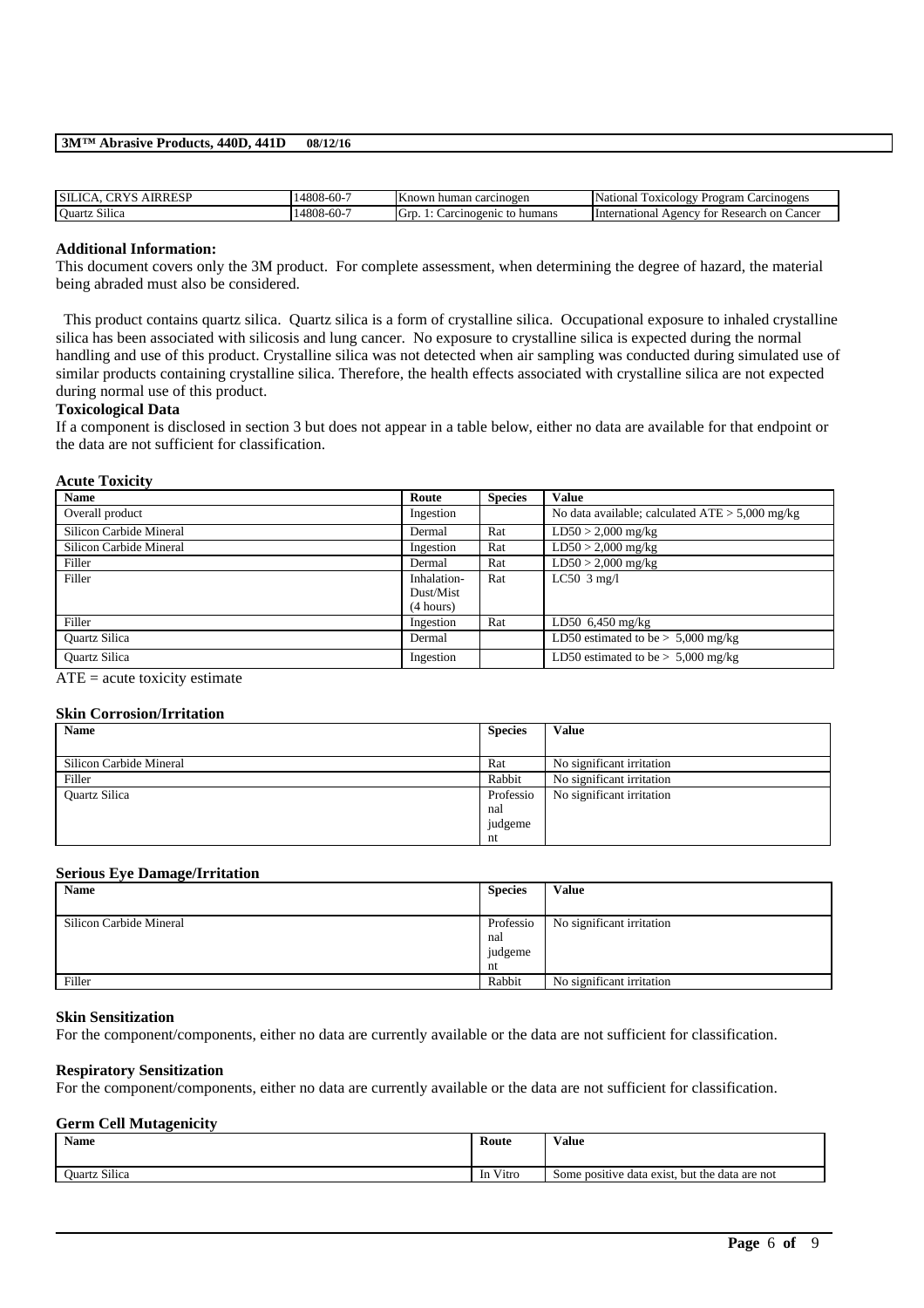|                                           |         | sufficient for classification                                                   |
|-------------------------------------------|---------|---------------------------------------------------------------------------------|
| $\sim \cdot \cdot \cdot$<br>Ouartz Silica | In vivo | Some positive data exist, but the data are not<br>sufficient for classification |

### **Carcinogenicity**

| Name          | Route      | <b>Species</b> | <b>Value</b> |
|---------------|------------|----------------|--------------|
| Ouartz Silica | Inhalation | Human          | Carcinogenic |
|               |            | and            |              |
|               |            | anımal         |              |

#### **Reproductive Toxicity**

#### **Reproductive and/or Developmental Effects**

| <b>Name</b> | Route     | <b>Value</b>             | <b>Species</b> | <b>Test Result</b>     | <b>Exposure</b><br><b>Duration</b>    |
|-------------|-----------|--------------------------|----------------|------------------------|---------------------------------------|
| Filler      | Ingestion | Not toxic to development | Rat            | NOAEL 625<br>mg/kg/day | premating $\&$<br>during<br>gestation |

### **Target Organ(s)**

#### **Specific Target Organ Toxicity - single exposure**

| <b>Name</b> | Route      | Target Organ(s)    | Value                 | <b>Species</b> | <b>Test Result</b>                    | <b>Exposure</b><br><b>Duration</b> |
|-------------|------------|--------------------|-----------------------|----------------|---------------------------------------|------------------------------------|
| Filler      | Inhalation | respiratory system | All data are negative | Rat            | <b>NOAEL</b><br>$0.812 \text{ mg}$ /1 | 90 minutes                         |

## **Specific Target Organ Toxicity - repeated exposure**

| <b>Name</b>          | Route      | Target Organ(s)    | Value                             | <b>Species</b> | <b>Test Result</b> | <b>Exposure</b> |
|----------------------|------------|--------------------|-----------------------------------|----------------|--------------------|-----------------|
|                      |            |                    |                                   |                |                    | <b>Duration</b> |
| Filler               | Inhalation | respiratory system | Some positive data exist, but the | Human          | <b>NOAEL Not</b>   | occupational    |
|                      |            |                    | data are not sufficient for       |                | available          | exposure        |
|                      |            |                    | classification                    |                |                    |                 |
| <b>Ouartz Silica</b> | Inhalation | silicosis          | Causes damage to organs through   | Human          | <b>NOAEL Not</b>   | occupational    |
|                      |            |                    | prolonged or repeated exposure    |                | available          | exposure        |

#### **Aspiration Hazard**

For the component/components, either no data are currently available or the data are not sufficient for classification.

### **Please contact the address or phone number listed on the first page of the SDS for additional toxicological information on this material and/or its components.**

## **SECTION 12: Ecological information**

#### **Ecotoxicological information**

Please contact the address or phone number listed on the first page of the SDS for additional ecotoxicological information on this material and/or its components.

## **Chemical fate information**

Please contact the address or phone number listed on the first page of the SDS for additional chemical fate information on this material and/or its components.

## **SECTION 13: Disposal considerations**

#### **13.1. Disposal methods**

Dispose of contents/ container in accordance with the local/regional/national/international regulations.

Prior to disposal, consult all applicable authorities and regulations to insure proper classification. The substrate that was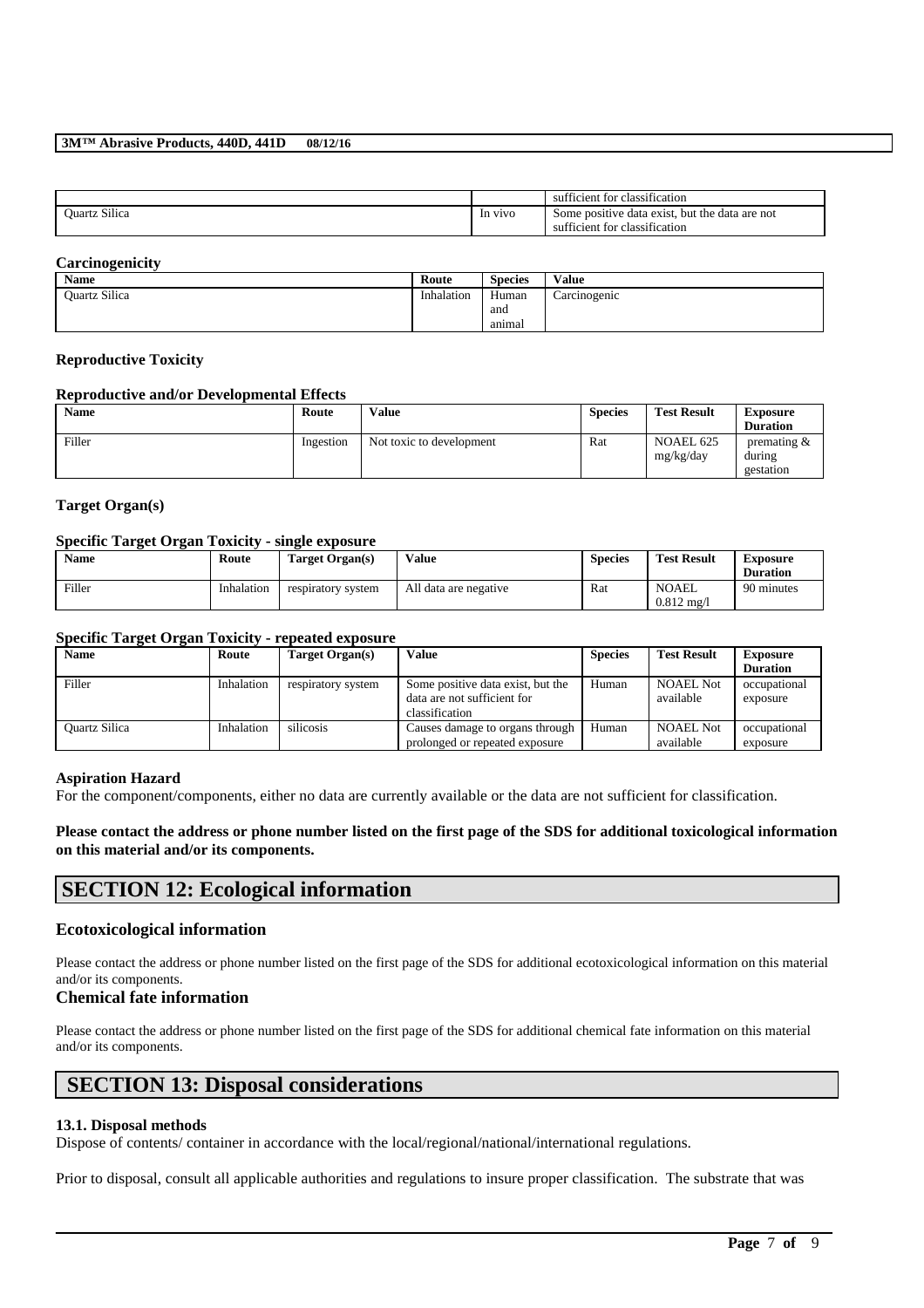abraded must be considered as a factor in the disposal method for this product. Dispose of waste product in a permitted industrial waste facility. As a disposal alternative, incinerate in a permitted waste incineration facility. Proper destruction may require the use of additional fuel during incineration processes. If no other disposal options are available, waste product may be placed in a landfill properly designed for industrial waste.

**EPA Hazardous Waste Number (RCRA):** Not regulated

## **SECTION 14: Transport Information**

Not regulated per U.S. DOT, IATA or IMO.

These transportation classifications are provided as a customer service. As the shipper YOU remain responsible for complying with all applicable laws and regulations, including proper transportation classification and packaging. 3M transportation classifications are based on product formulation, packaging, 3M policies and 3M understanding of applicable current regulations. 3M does not guarantee the accuracy of this classification information. This information applies only to transportation classification and not the packaging, labeling, or marking requirements. The original 3M package is certified for U.S. ground shipment only. If you are shipping by air or ocean, the package may not meet applicable regulatory requirements.

## **SECTION 15: Regulatory information**

### **15.1. US Federal Regulations**

Contact 3M for more information.

### **311/312 Hazard Categories:**

Fire Hazard - No Pressure Hazard - No Reactivity Hazard - No Immediate Hazard - No Delayed Hazard - No

#### **15.2. State Regulations**

Contact 3M for more information.

#### **15.3. Chemical Inventories**

This product is an article as defined by TSCA regulations, and is exempt from TSCA Inventory listing requirements.

Contact 3M for more information.

#### **15.4. International Regulations**

Contact 3M for more information.

**This SDS has been prepared to meet the U.S. OSHA Hazard Communication Standard, 29 CFR 1910.1200.**

## **SECTION 16: Other information**

**NFPA Hazard Classification Health:** 0 **Flammability:** 1 **Instability:** 0 **Special Hazards:** None

National Fire Protection Association (NFPA) hazard ratings are designed for use by emergency response personnel to address the hazards that are presented by short-term, acute exposure to a material under conditions of fire, spill, or similar emergencies. Hazard ratings are primarily based on the inherent physical and toxic properties of the material but also include the toxic properties of combustion or decomposition products that are known to be generated in significant quantities.